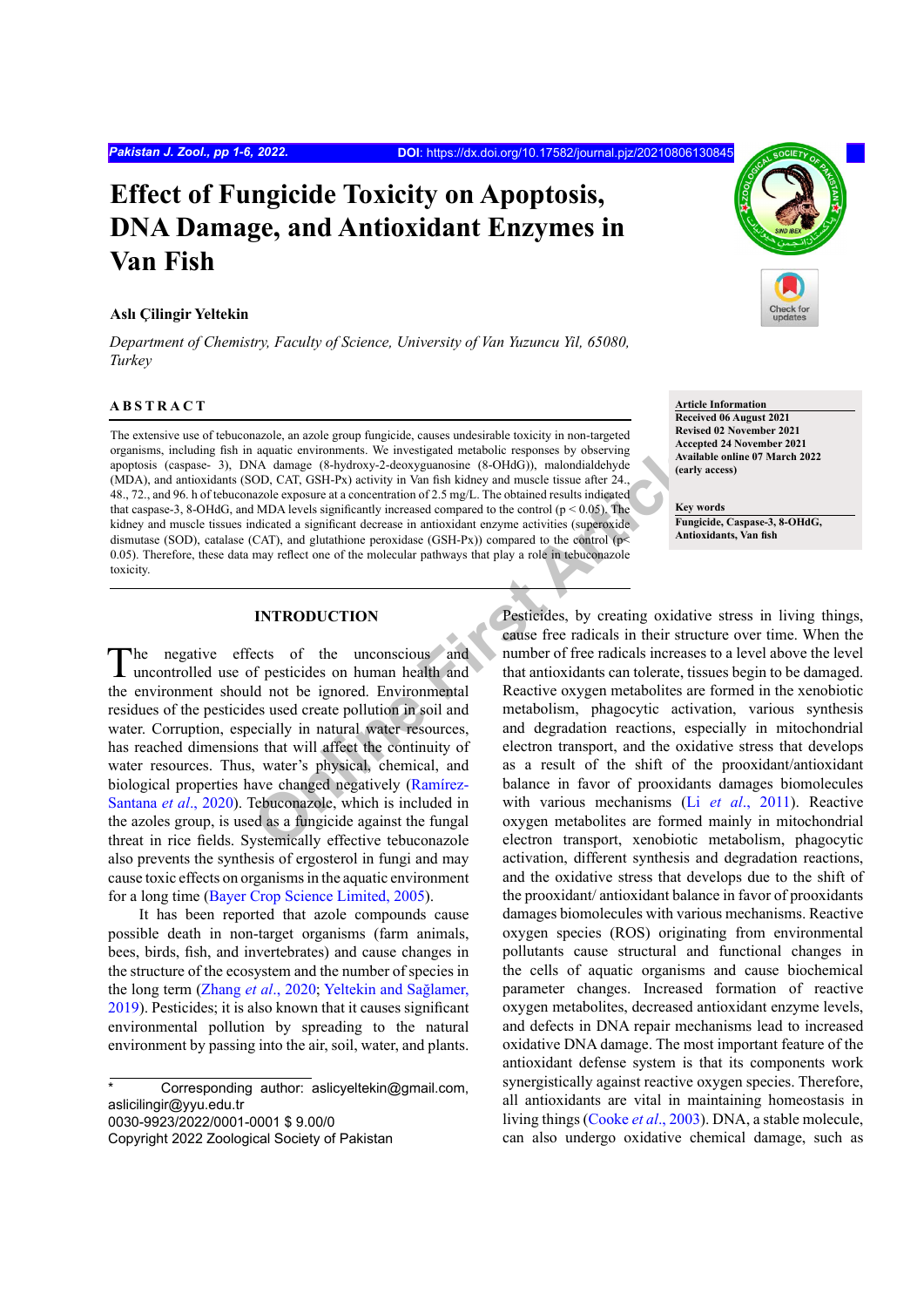lipids, carbohydrates, and proteins. Studies have shown that the oxidative base modification of DNA damage is 8-hydroxy deoxyguanosine (8-OHdG). Thus, the level of 8-OHdG formed in the tissues shows us the story of DNA damage ([Evans and Cooke, 2004](#page-4-3); [Cooke](#page-4-2) *et al*., 2003).

The genes that control apoptosis, also known as programmed cell death, are known as caspases. These are cysteine proteases, and they break the peptide bond after aspartic acid. In the mitochondrial-dependent intrinsic pathway of apoptosis, Bcl-2 family proteins activate procaspase-9 due to the mitochondrial membrane being affected, while procaspase-8 is activated via receptors in the cell membrane in the receptor-dependent extrinsic pathway ([Vermeulen](#page-5-1) *et al*., 2005; [Chipuk and Green,](#page-4-4) [2008\)](#page-4-4). The cell is led to apoptosis by activating caspase-3 in the common pathway via caspase-9 in the intrinsic pathway and caspase-8 in the extrinsic pathway of apoptosis ([Mirkes, 2002\)](#page-4-5).

Lake Van is polluted day by day with environmental effects. Wheat and barley cultivation around Lake Van also causes the lake to be contaminated with pesticides. Van fish, which is a significant protein source for the region, has great economic importance. Lake Van is the secondhighest soda lake globally (pH: 9,8), and the Van fish is an endemic fish species living in this lake. Therefore, this study aims to determine the level of change in antioxidant enzymes, malondialdehyde, DNA damage (8-OHdG) and apoptosis (Caspase-3) in kidney and muscle tissues at 24, 48, 72 and 96 h as a result of exposure of Van fish to tebuconazole.

# **MATERIALS AND METHODS**

## *The fish*

Van fish caught from Lake Van was brought alive and put into fiberglass tanks filled with 300L water. Fish were randomly divided into the concentration group and control group. 2.5 mg/L tebuconazole was applied to the concentration group aquarium (Lutnicka et al., 2016). Fish were fed daily with commercially available fish food. The temperature of the water was determined as 15–17°C, dissolved oxygen: 7.1 mg/L. A light period of 12 h at night and 12 h during the day was applied. In the study, the kidney and muscle tissues of the fish were taken by applying the anesthetic substance aminobenzoate methanesulfonate (MS222, 100mg / lt) for sampling at 24, 48, 72, and 96 h.

#### *Antioxidant enzyme analysis*

SOD enzyme activity determination: Superoxide dismutase (SOD) enzyme activity was measured with Randox -Ransod enzyme kit in an autoanalyzer at 505 nm at 37ºC. Catalase enzyme activity determination (Xia *et al*., 1995; [Flohe and Ötting, 1984\)](#page-4-6). CAT enzyme activity was measured at 240 nm with the UV spectrophotometric method of [Aebi \(1984\)](#page-3-0) based on hydrogen peroxide  $(H_2O_2)$  decomposition by catalase. GSH-Px enzyme activity: Glutathione peroxidase enzyme activity was measured with Randox-Ransel enzyme kits at 340 nm in an autoanalyzer, using the ultraviolet method at 37ºC ([Paglia and Valentine, 1967](#page-4-7); [Flohe and Gunzler, 1984](#page-4-6)).

# *Analysis of malondialdehyde (MDA), DNA damage (8- OHdG), and apoptosis (Caspase-3)*

**Computer Solution**<br> **Only and Computer Article** Computer and the set all the set all the set all the set all the extrinsic pathway of TBA. The resulting MDA<br>
2).<br>
TBA. The absorbance of this set aldehyde production was de Placer *et al.* (1966) of the lipid peroxidation analyzed according to the method is based on the reaction of MDA, one of the aldehyde products, with thiobarbituric acid (TBA). The resulting MDA is a pink complex with TBA. The absorbance of this solution was measured at 532 nm with a spectrophotometer, and the degree of lipid peroxidation was determined. In the study, Fish (8-OHdG) ELISA kit (Catalogue No: 201-00-0041) (SunRed brand) was used to determine 8-hydroxy-2-deoxyguanosine (8- OHdG) levels. Half an hour before starting the study, the kit materials were brought to room temperature (Standard, Standard diluent, Microelisa Strip Plate, Str-HRP-Conjugate Reagent, 30XWash solution, Biotin-(8- OHdG) Ab, Chromogen Solution A, Chromogen Solution B, Stop Solution) and the kit procedure was applied with the specified materials (Yeltekin and Oğuz, 2018). Fish (CASP3) ELISA Kit (Catalogue No: 201-00-0031) (SunRedtrade) was used for determining caspase-3 levels of fish in each tissue (Alak *et al*., 2021).

## *Statistical analysis*

The one-way analysis of variance (ANOVA) and Duncan tests was performed using SPSS Software (version SPSS 18.0) to test the significant statistical differences between the experimental groups. Statistical decisions were made using a significance level of  $p < 0.05$ . The data were expressed as the mean  $\pm$  SE.

#### **RESULT**

# *Antioxidant enzymes*

According to the results of the study, it was observed that the levels of antioxidant enzymes in kidney and muscle tissues decreased over time after exposure to antifungal azole compounds of Van fish. It was determined that this decrease started as of the  $24<sup>th</sup>$  h and continued at the  $48<sup>th</sup>$  and  $72<sup>nd</sup>$  h, especially at the 96th h, at a statistically significant level. It was determined that the antioxidant level of kidney tissue decreased significantly ([Fig. 1](#page-2-0)).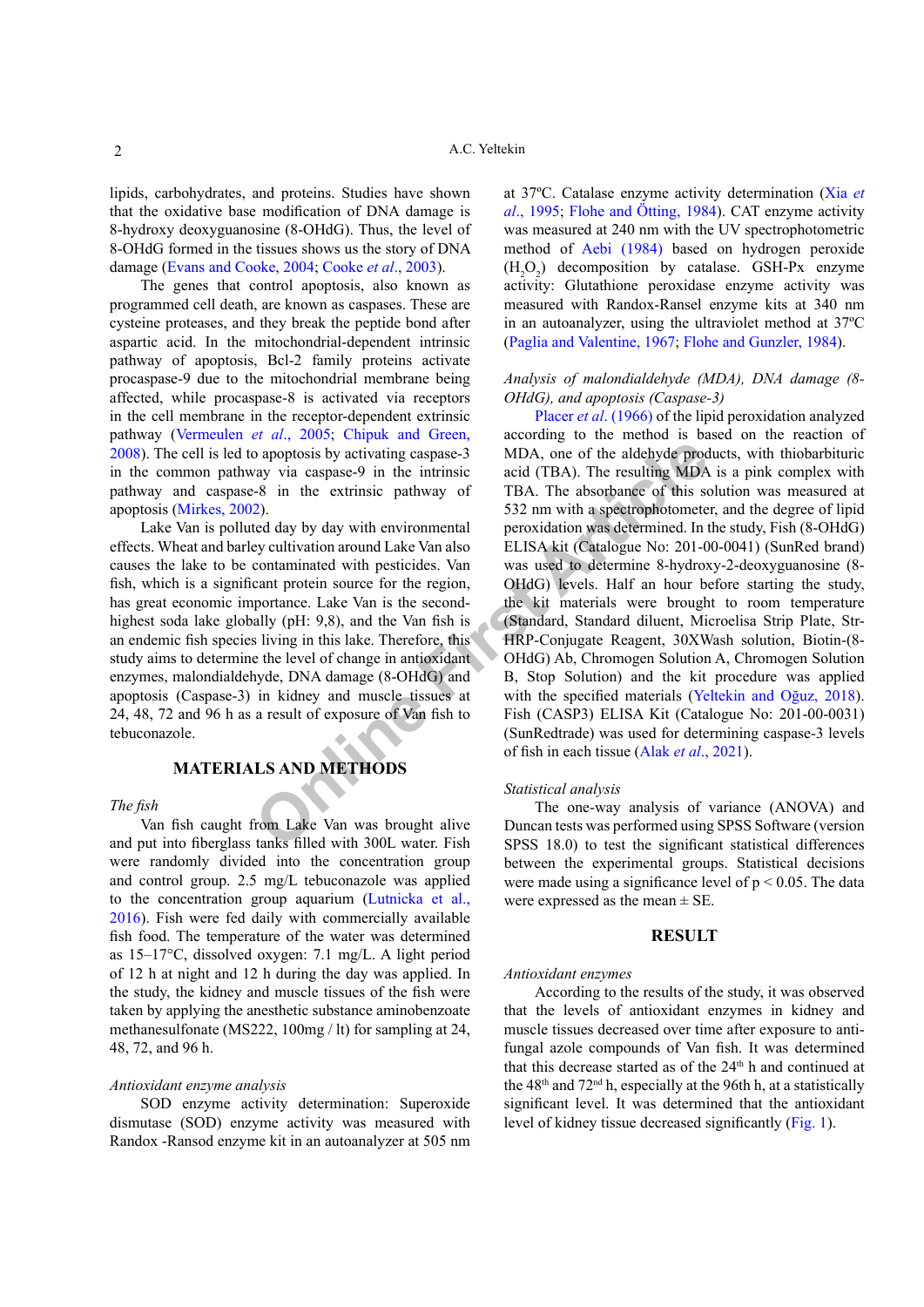

<span id="page-2-0"></span>Fig. 1. The change of antioxidant enzyme levels in kidney and muscle tissues of Van fishes treated with tebuconazole. Different letters a, b, c, and d indicate a significant difference at  $p < 0.05$ .

#### *Change in MDA, 8-OHdG, and Caspase-3 levels*

The study observed that the MDA level in the kidney and muscle tissues increased over time after exposure to the anti-fungal azole compound of Van fish, and this increase reached statistically significant levels towards the 96<sup>th</sup> h. It was determined that there was a statistically significant increase in 8-OHdG levels in kidney and muscle tissue. It was determined that the caspase-3 level was statistically different, especially in the kidney tissue. It was observed that apoptosis in muscle tissue increased statistically significantly in the following h ( $p<0.05$ ) [\(Fig. 2\)](#page-2-1).

#### **DISCUSSION**

Agricultural products developed to feed the rapidly increasing world population bring along the intensive use of fungicides. Azole fungicides are a broad chemical class used to control molds and fungal infections on plants. These chemicals are also applied to ornamentals in commercial/residential applications (Yeltekin *et al*., 2020). Triticonazole is one such triazole fungicide, but toxicity data are scarce on the potential for sublethal effects in nontarget aquatic organisms compared to other triazole fungicides. In this study, Van fish were used to determine whether exposure to 2.5mg/l tebuconazole concentration

would cause changes in antioxidants, lipid peroxidation, DNA damage, and caspase-3 levels.



<span id="page-2-1"></span>Fig. 2. Changes in caspase-3, 8-OHdG, and MDA levels in kidney and muscle tissues of Van Fish treated with tebuconazole. Different letters a, b, c, and d indicate a significant difference at  $p < 0.05$ .

This study determined that there was a significant increase in caspase-3 levels in kidney and muscle tissues of Van fish after exposure to tebuconazole. This suggests that exposure to tebuconazole, which is highly toxic to the aquatic environment, may be induced. This result was in agreement with previous findings. Studies have shown that azole fungicide toxicity affects the immune system in fish and stimulates apoptosis pathways in cells ([Teng](#page-5-2) *et al*[., 2019\)](#page-5-2). Tebuconazole exposure in rats has increased caspase-3 levels (Yua *et al*[., 2013](#page-5-3); Alaa *et al*., 2020).

Similarly, Xu *et al*[. \(2016\)](#page-5-4) found that pesticide toxicity application triggered apoptosis, and accordingly, the level of caspase-3 increased. A study was conducted to investigate the oxidative stress and apoptosis caused by azole compounds. The study stated that azole compounds show subcellular effects on genes involved in ROS detoxification and reduce mitochondrial metabolism. These effects stimulate caspase enzymes by affecting apoptosis (Kuchovská *et al*., 2021).

Azole compounds cause oxidation of lipids and destruction of the cell membrane by the oxidative stress they create. This destruction affects both the nuclear membrane and the permeability of mitochondrial membranes. The resistance of cell membranes with increased permeability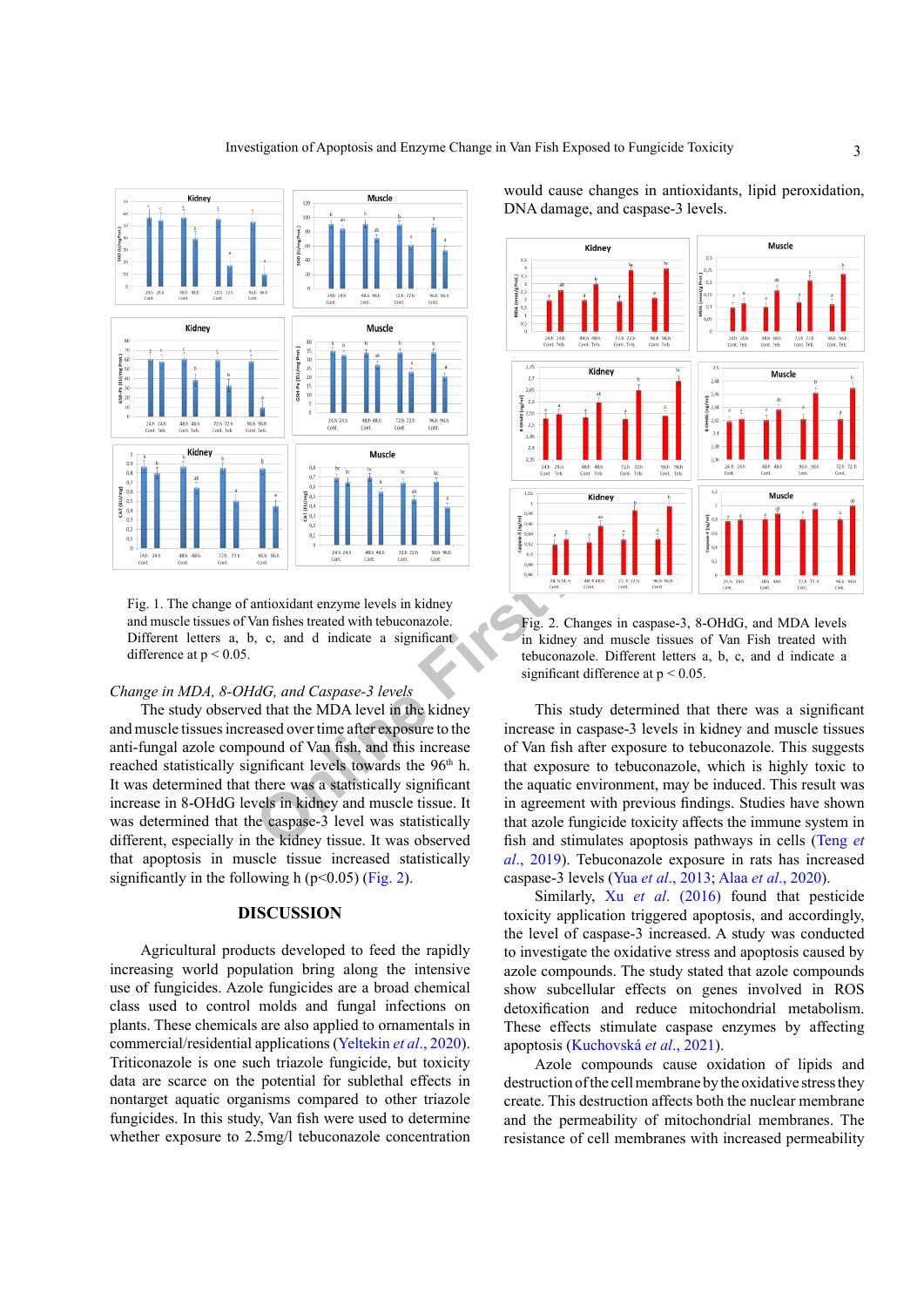to free radicals formed by oxidative stress also decreases. Thus, both the lipid peroxidation and DNA damage rate begin to grow in apoptosis (Lima *et al*[., 2020\)](#page-4-9). A study was conducted to investigate the effects of azole compounds on experimental models. In the study, it was stated that lipid peroxidation and DNA damage increased. In our research, as the exposure time to tebuconazole increases, the damage increases due to oxidative stress. Thus, an increase in lipid peroxidation and then the destruction of DNA damage (8- OHdG) was detected. It was determined that 8-OHdG and MDA levels increased as the fungicide concentration and time increased in zebrafish larvae exposed to fungicide toxicity (Wang *et al*[., 2021](#page-5-5)). A study was conducted in which the damage of azole compounds on living tissue was investigated. The study stated that it destroys the cell cycle by affecting lipid, protein, and other molecules (Liu *et al*[., 2021](#page-4-10)). Similarly, it was determined that the levels of 8-OHdG and MDA in liver tissue increased continuously after zebrafish were exposed to fungicide toxicity (Teng *et al*[., 2019\)](#page-5-2).

Study stated that it destroys the cell<br>
it was determined that the levels of<br>
it was determined that the levels of<br>
it was determined that the levels of<br>
it was determined that the levels of<br>
it was determined that the lev Studies with azolic compounds using fish are scarce, making it difficult to understand the mode of action of these toxic agents at the species. In this study, the toxicological effects of tebuconazole on aquatic organisms were observed using Van fish. According to our findings, tebuconazole fungicide causes oxidative stress in Van fish's kidneys and muscle tissues. With this, as the duration of fungicide exposure increases, the levels of antioxidant enzymes (SOD, CAT, GSH-Px) decrease, and the effects of inflammation decrease. It is then possible to conclude that azole compounds have potential toxicological effects on aquatic organisms. Free radicals formed by oxidative stress disrupt the electron balance in the cell and destroy the secretory metabolism of the antioxidant enzyme system. Enzymes associated with the line defence in the antioxidant system, such as CAT, and SOD, are essential for detoxifying pollutants in aerobic organisms (Giraudo *et al*., 2017; Queiroz *et al*., 2021). GSH-Px shows a rapid enzymatic response when exposed to azole compounds similar to a heterocyclic compound produced in the process of degradation of the tebuconazole ([Vieira et al.](#page-5-6), [2019\)](#page-5-6). CAT and SOD are necessary antioxidant enzymes that regulate intracellular  $H_2O_2$  made in the detoxification process ([Gebicka and Krych-Madej, 2019](#page-4-11); Queiroz *et al*., 2021). Likewise, GSH-Px, CAT, and SOD are suitable biomarkers to compounds that exhibit the formation of nitrogen compounds, such as tebuconazole. Similarly, in a study conducted with azole fungicide in fish, it was stated that antioxidant enzymes decreased over time. This study noted that the toxicity of azole compounds in fish kidneys and muscle tissues lost the prophylactic effects of potential antioxidant enzymes (Khalaf *et al*., 2021).

#### **CONCLUSION**

This study shows that tebuconazole has a toxic effect and creates oxidative stress in Van fish. In addition, it is observed that lipid peroxidation, DNA damage, and caspase-3 levels increase as time progresses. As a result, it is seen that the mixing of tebuconazole, wheat, and barley fungicide, which is widely used around Lake Van, with rain and irrigation waters, is harmful to the health of Van fish and the community. When the study is evaluated both in terms of Van fish and ecologically, it can be said that the adverse effects of pesticides on living things are very high.

Based on these results, the study provides a better integral and mechanistic understanding of toxicity in the kidney and muscle in tebuconazole-induced oxidative stress, DNA damage, inflammatory responses, and cell apoptosis in Van fish at environmentally relative concentrations. Therefore, this study provides a better understanding of the evidence of the biological effects of tebuconazole on aquatic studies for a better pesticide environmental risk assessment.

### *Data availability*

All data are available from the corresponding author upon request.

#### *Ethics approval*

In accordance with the decision of the Animal Experiments Local Ethics Committee dated 25.05.2017 and numbered 05, it was decided by our committee, with the date 23.05.2017 and number 36008, that the study be carried out in the Faculty of Fisheries, Fisheries Basic Sciences Department.

#### *Statement of confict of interest*

The authors have declared no conflict of interest.

# **REFERENCES**

- <span id="page-3-0"></span>Aebi, H., 1984. Catalase *in vitro*. *Method Enzymol*., **105**: 121-126. [https://doi.org/10.1016/S0076-](https://doi.org/10.1016/S0076-6879(84)05016-3) [6879\(84\)05016-3](https://doi.org/10.1016/S0076-6879(84)05016-3)
- Alaa, A., Shreesh, K.O., Adel, S., Abdu, A., Annika, F., Holger, S. and Bassem, S., 2020. Experimental models for the discovery of novel anticonvulsant drugs: Focus on pentylenetetrazole-induced seizures and associated memory deficits. *Curr. Pharm. Design*, **26**: 1693-1711. [https://doi.org/10.](https://doi.org/10.2174/1381612826666200131105324) [2174/1381612826666200131105324](https://doi.org/10.2174/1381612826666200131105324)
- Alak, G., Ucar, A., Parlak, V., Yeltekin, A.Ç., Özgeriş, F.B., Atamanalp, M. and Türkez, H., 2021. Antioxidant potential of ulexite in zebrafish brain: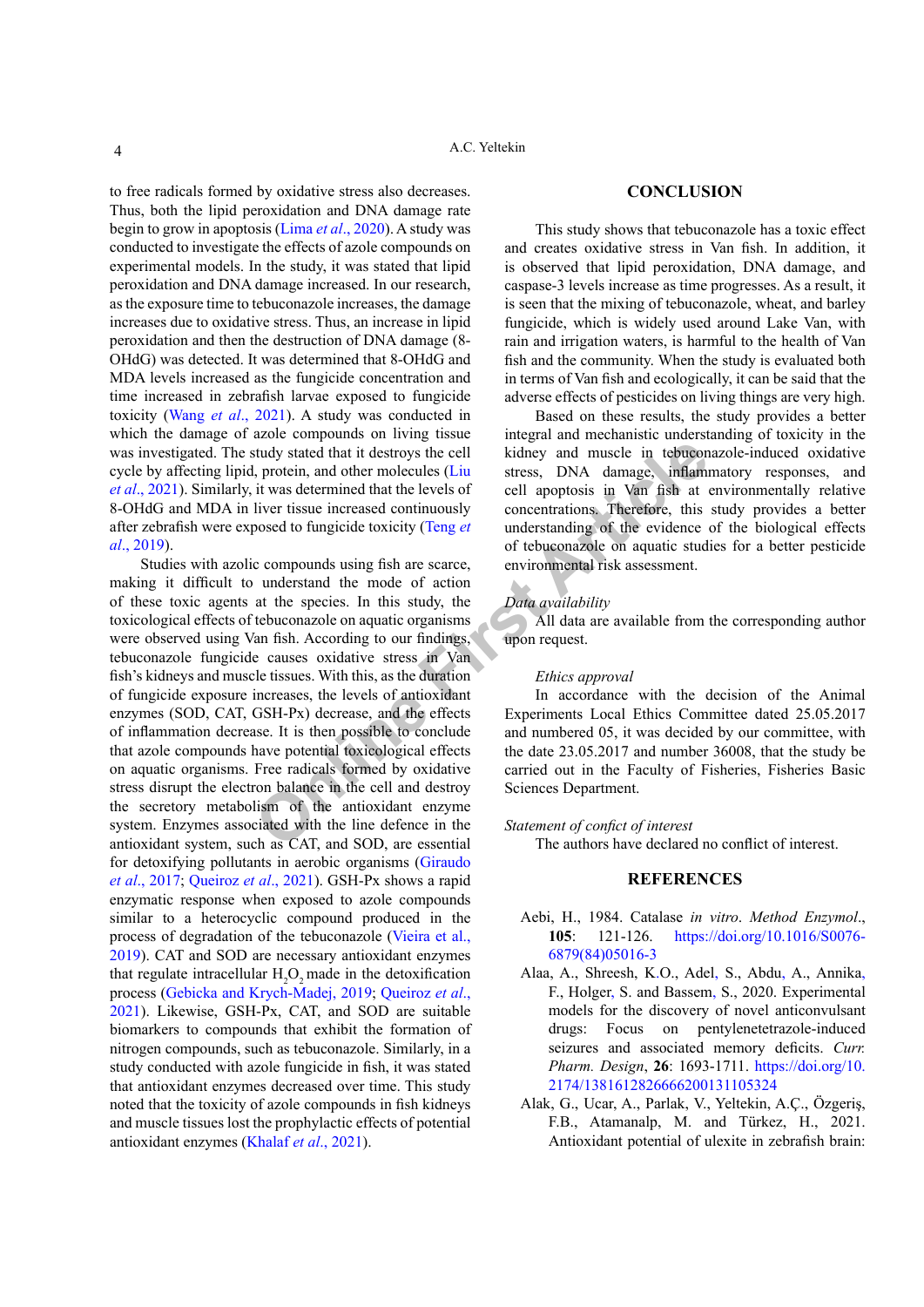Assessment of oxidative DNA damage, apoptosis, and response of antioxidant defense system. *Biol. Trace Elem. Res.,* **199**: 1092–1099. [https://doi.](https://doi.org/10.1007/s12011-020-02231-7) [org/10.1007/s12011-020-02231-7](https://doi.org/10.1007/s12011-020-02231-7)

- <span id="page-4-0"></span>Bayer Crop Science Limited, 2005. *Enviromental information sheet folicur® MAPP number 11278*. CPA Guidance Notes version3.©EIS. [http://www.](http://www.bayercropscience.co.uk/assets/ Uploads/Folicur_EIS.pdf) [bayercropscience.co.uk/assets/ Uploads/Folicur\\_](http://www.bayercropscience.co.uk/assets/ Uploads/Folicur_EIS.pdf) [EIS.pdf.](http://www.bayercropscience.co.uk/assets/ Uploads/Folicur_EIS.pdf)
- <span id="page-4-4"></span>Chipuk, J.E. and Green, D.R., 2008. How do BCL-2 proteins induce mitochondrial outer membrane permeabilization? *Trends Cell Biol.,* **18**: 157-164. <https://doi.org/10.1016/j.tcb.2008.01.007>
- <span id="page-4-2"></span>Cooke, M.S., Evans, M.D., Dizdaroglu, M. and Lunec, J., 2003. Oxidative DNA damage: Mechanisms, mutation, and disease. *FASEB J*., **17**: 1195-1214. <https://doi.org/10.1096/fj.02-0752rev>
- <span id="page-4-3"></span>Evans, M.D. and Cooke, M.S., 2004. Factors contributing to the outcome of oxidative damage to nucleic acids. *BioEssays,* **26**: 533-542. https://doi. [org/10.1002/bies.20027](https://doi.org/10.1002/bies.20027)
- <span id="page-4-6"></span>Flohe, L. and Gunzler, W.A., 1984. Assays of glutathione peroxidase. *Methods Enzymol.,* **105**: 114–115. [https://doi.org/10.1016/S0076-6879\(84\)05015-1](https://doi.org/10.1016/S0076-6879(84)05015-1)
- Flohe, L. and Otting, F., 1984. Superoxide dismutase assays. *Methods Enzymol*., **105**: 93. https://doi. [org/10.1016/S0076-6879\(84\)05013-8](https://doi.org/10.1016/S0076-6879(84)05013-8)
- <span id="page-4-11"></span>Gebicka, L., and Krych-Madej, J., 2019. The role of catalases in the prevention/promotion of oxidative stress. *J. Inorg. Biochem*., **197**: 110699. https://doi. [org/10.1016/j.jinorgbio.2019.110699](https://doi.org/10.1016/j.jinorgbio.2019.110699)
- Giraudo, M., Cottin, G., Esperanza, M., Gagnon, P., Silva, A.O. and Houde M., 2017. Transcriptional and cellular efects of benzotriazole UV stabilizers UV-234 and UV-328 in the freshwater invertebrates *Chlamydomonas reinhardtii* and *Daphnia magna*. *Environ. Toxicol. Chem*., **36**: 3333–3342. [https://](https://doi.org/10.1002/etc.3908) [doi.org/10.1002/etc.3908](https://doi.org/10.1002/etc.3908)
- Khalaf, A.A.A., Elhady, M.A., Hassanen, E.I., Azouz, A.A., Ibrahim, M.A., Galal, M.K., Noshy, P.A. and Azouz, R.A., 2021. Antioxidant role of carvacrol against hepatotoxicity and nephrotoxicity induced by propiconazole in rats. *Rev. Bras. Farmacogn*., **31**: 67–74. [https://doi.org/10.1007/](https://doi.org/10.1007/s43450-021-00127-8) [s43450-021-00127-8](https://doi.org/10.1007/s43450-021-00127-8)
- Kuchovská, E., Morin, B., López-Cabeza, R., Barré, M., Gouffier, C., Bláhová, L., Cachot, J., Bláha, L. and Gonzalez, P., 2021. Comparison of imidacloprid, propiconazole, and nanopropiconazole effects on the development, behavior, and gene expression biomarkers of the Pacific oyster (*Magallana gigas*). *Sci. Total Environ.,* **764**: 1429212. [https://doi.](https://doi.org/10.1016/j.scitotenv.2020.142921)

[org/10.1016/j.scitotenv.2020.142921](https://doi.org/10.1016/j.scitotenv.2020.142921)

- <span id="page-4-1"></span>Li, Z.H., Vladimir, Z., Josef, V., Roman, G., Jana, M., Jitka, K., Ping, L. and Tomas, R., 2011. Acute toxicity of carbamazepine to juvenile rainbow trout (*Oncorhynchus mykiss*): Effects on antioxidant responses, hematological parameters and hepatic EROD. *Ecotoxicol. environ. Safe.,* **74**: 319–327. <https://doi.org/10.1016/j.ecoenv.2010.09.008>
- <span id="page-4-9"></span>Lima, T.R.R., Sales, B.C.P. and Pereira, L.C., 2020. Oxidative stress monitoring in *in vitro* and *in vivo* models. In: *Role of oxidative stress in pathophysiology of diseases* (eds. P. Maurya and K. Dua). [https://doi.org/10.1007/978-981-15-1568-](https://doi.org/10.1007/978-981-15-1568-2_10) [2\\_10](https://doi.org/10.1007/978-981-15-1568-2_10)
- <span id="page-4-10"></span><span id="page-4-8"></span><span id="page-4-7"></span><span id="page-4-5"></span>Liu, T., Fang, K., Liu, Y., Zhang, X., Han, L. and Wang, X., 2021. Enantioselective residues and toxicity effects of the chiral triazole fungicide hexaconazole in earthworms (*Eisenia fetida*). *Environ. Pollut.,* **270**: 116269. [https://doi.org/10.1016/j.](https://doi.org/10.1016/j.envpol.2020.116269) envpol.2020.116269
- L[e](https://doi.org/10.1016/j.jinorgbio.2019.110699)ttive DNA damage: Mechanisms,<br>
Liu, T., Fang, K., Liu, Y., Zhan<br>
Issease. *FASEB J.*, 17: 1195-1214.<br>
Cooke, M.S., 2001. Enantiosclective<br>
colocke, M.S., 2004. Factors<br>
in earthworms (*Eiser*<br>
the outcome of oxidative da Lutnıcka, H., Bojarskı, B., Ludwıkowska, A., Wroñska, D., Kamıñska, T., Szczygıe, J., Troszok, A., Szambelan, K. and Formıckı, G., 2016. Hematological alterations as a response to exposure to selected fungicides in common carp (*Cyprinus carpio* L.). *Folia Biol.,* **64**: 235-244. [https://doi.](https://doi.org/10.3409/fb64_4.235) org/10.3409/fb64\_4.235
	- Mirkes, P.E., 2002. 2001 Warkany lecture to die or not to die, the role of apoptosis in normal and abnormal mammalian development. *Teratology,* **65**: 228– 239.<https://doi.org/10.1002/tera.10049>
	- Paglia, D.E. and Valentina, W.N., 1967. Studies on the quantitative and qualitative characterization of erythrocyte glutathione peroxidase. *J. Lab. Clin. Med*., **70**: 158-169.
	- Placer, Z.A., Cushman, L.L. and Johnson, B.C., 1966. Estimation of product of lipid peroxidation (malonyl dialdehyde) in biochemical systems. *Anal. Biochem.,* **16**: 359-364. [https://doi.](https://doi.org/10.1016/0003-2697(66)90167-9) [org/10.1016/0003-2697\(66\)90167-9](https://doi.org/10.1016/0003-2697(66)90167-9)
	- Queiroz, L.G., Achiles do Prado, C.C., Costa de Almeida, É., Dörr, A.F., Pinto, E., Teixeira da Silva, F. and Brazil de Paiva, C.T., 2021. Responses of aquatic nontarget organisms in experiments simulating a scenario of contamination by imidacloprid in a freshwater. *Arch. environ. Contamin. Toxicol.,* **80**: 437–449. [https://doi.org/10.1007/s00244-020-](https://doi.org/10.1007/s00244-020-00782-3) [00782-3](https://doi.org/10.1007/s00244-020-00782-3)
	- Ramírez-Santana, M., Zúñiga-Venegas, L., Corral, S., Roeleveld, N., Groenewoud, H., Velden, K., Paul, T.J. and Pancetti, S.F., 2020. Association between cholinesterase's inhibition and cognitive